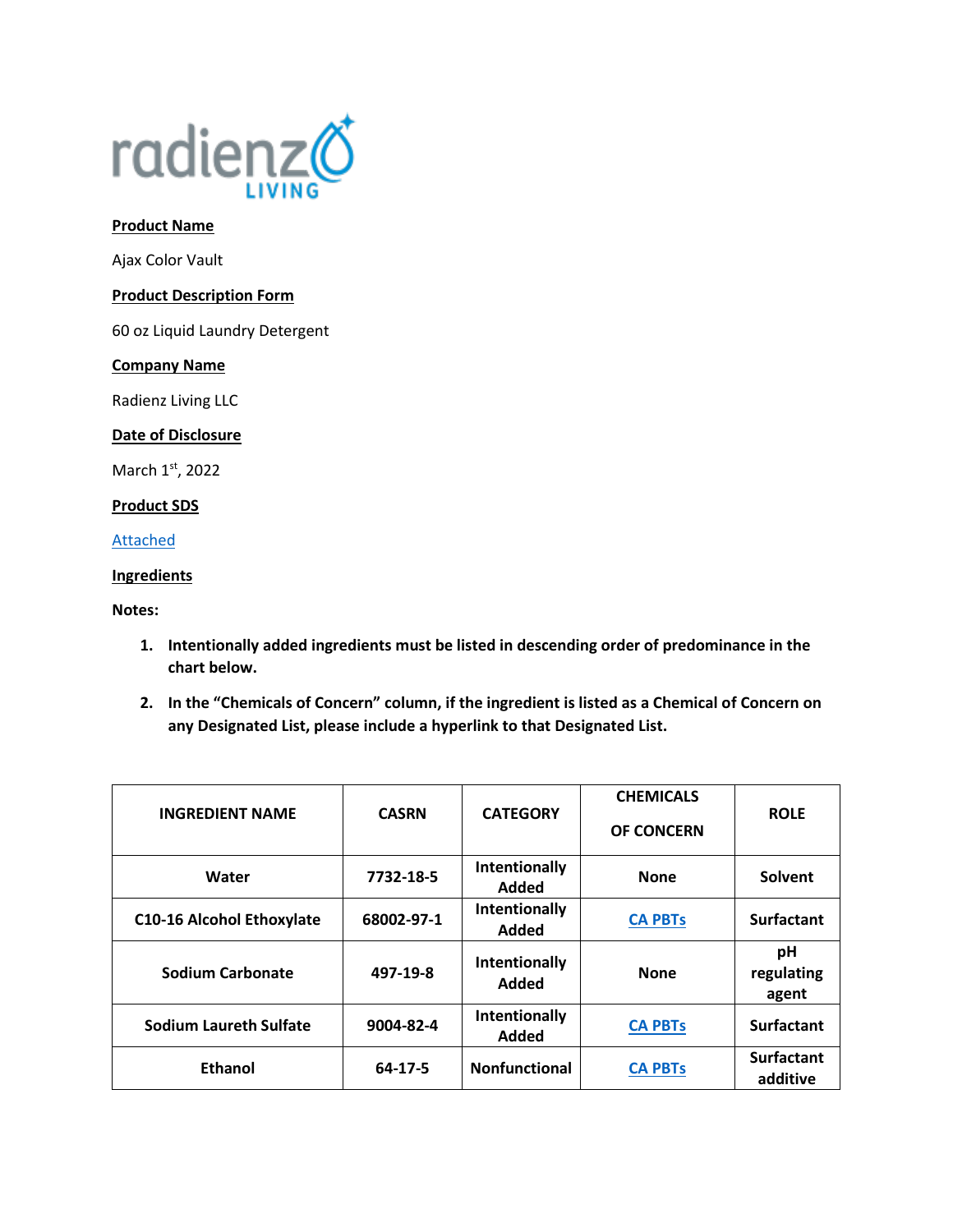| Acrylic copolymer                                                 | Withheld   | Intentionally<br>added               | <b>None</b>                            | <b>Viscosity</b><br>Adjustor         |
|-------------------------------------------------------------------|------------|--------------------------------------|----------------------------------------|--------------------------------------|
| <b>C12-15 Alcohols Ethoxylated</b>                                | 68131-39-5 | Intentionally<br><b>Added</b>        | <b>CA PBTs</b>                         | <b>Surfactant</b>                    |
| <b>Hexyl Cinnamal</b>                                             | 101-86-0   | Intentionally<br><b>Added</b>        | <b>EU Fragrance</b><br><b>Allergen</b> | <b>Fragrance</b>                     |
| <b>Polyethylene Glycol</b><br><b>Monomethyl Ether</b>             | 9004-74-4  | <b>Intentionally</b><br><b>Added</b> | <b>None</b>                            | <b>Preservative</b>                  |
| Limonene                                                          | 5989-27-5  | Intentionally<br>Added               | <b>EU Fragrance</b><br><b>Allergen</b> | <b>Fragrance</b>                     |
| <b>Benzeneethanol</b>                                             | $60-12-8$  | Intentionally<br><b>Added</b>        | None                                   | <b>Fragrance</b>                     |
| Linalool                                                          | 78-70-6    | <b>Intentionally</b><br><b>Added</b> | <b>EU Fragrance</b><br><b>Allergen</b> | <b>Fragrance</b>                     |
| Tetrahydrolinalool                                                | 78-69-3    | <b>Intentionally</b><br><b>Added</b> | None                                   | <b>Fragrance</b>                     |
| <b>Hexyl Silicylate</b>                                           | 6259-76-3  | Intentionally<br><b>Added</b>        | <b>None</b>                            | <b>Fragrance</b>                     |
| <b>Citronellol</b>                                                | 106-22-9   | Intentionally<br><b>Added</b>        | <b>EU Fragrance</b><br><b>Allergen</b> | <b>Fragrance</b>                     |
| 2,6-Dimethyl-7-Octen-2-ol                                         | 18479-58-8 | <b>Intentionally</b><br><b>Added</b> | <b>None</b>                            | <b>Fragrance</b>                     |
| <b>Benzyl Salicylate</b>                                          | 118-58-1   | Intentionally<br><b>Added</b>        | <b>EU Fragrance</b><br><b>Allergen</b> | <b>Fragrance</b>                     |
| <b>Tetramethyl</b><br>Acetyloctahydronaphthalenes                 | 54464-57-2 | Intentionally<br><b>Added</b>        | <b>None</b>                            | <b>Fragrance</b>                     |
| <b>Ethyl Trimethylcyclopentene</b><br><b>Butenol</b>              | 28219-61-6 | Intentionally<br><b>Added</b>        | <b>None</b>                            | <b>Fragrance</b>                     |
| <b>Methyl Anthranilate</b>                                        | 28219-61-6 | Intentionally<br><b>Added</b>        | <b>None</b>                            | <b>Fragrance</b>                     |
| <b>Ethyl 2-Methylpentanoate</b>                                   | 39255-32-8 | Intentionally<br><b>Added</b>        | <b>None</b>                            | <b>Fragrance</b>                     |
| <b>Ethers</b>                                                     | Withheld   | Intentionally<br><b>Added</b>        | <b>None</b>                            | <b>Fragrance</b>                     |
| <b>Aromatic esters</b>                                            | Withheld   | Intentionally<br><b>Added</b>        | <b>None</b>                            | <b>Fragrance</b>                     |
| Methanamine, N-methyl-,<br>polymer with<br>(chloromethyl) oxirane | 25988-97-0 | Intentionally<br><b>Added</b>        | <b>None</b>                            | Solvent                              |
| Methylisothiazolinone                                             | 2682-20-4  | Intentionally<br><b>Added</b>        | <b>None</b>                            | <b>Preservative</b>                  |
| Octylisothiazolinone                                              | 26530-20-1 | Intentionally<br><b>Added</b>        | <b>None</b>                            | <b>Preservative</b>                  |
| <b>PEG-10</b>                                                     | 25322-68-3 | Intentionally<br><b>Added</b>        | <b>CA PBTs</b>                         | <b>Preservative</b>                  |
| <b>Buffer</b>                                                     | Withheld   | Nonfunctional                        | <b>None</b>                            | <b>Surfactant</b><br><b>Additive</b> |